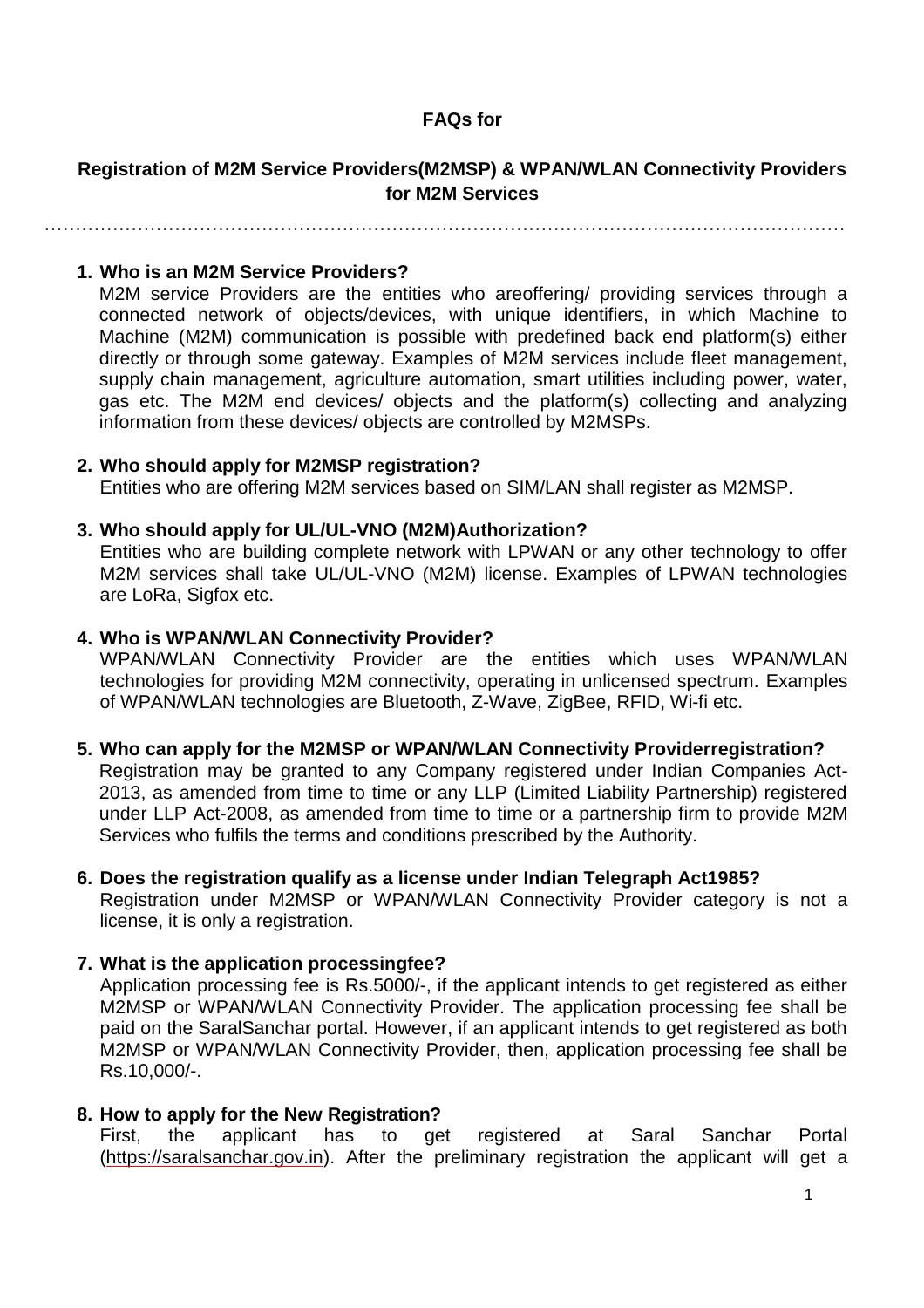

USER ID and Password through email on the registered Email Id.

After the completion of the registration process, the applicant has to login and then has to click on the M2M Icon, to fill up the application form.

- **9. Whether the applicant has to submit the hard copy of online application?** No, applicant has to only submit the digitally signed application and documents, in the SaralSanchar portal.
- **10.Minimum machine specifications that will be required to run the Saral Sanchar Portal?**DoT recommends the use of the following browser specifications for the best view of website. Applicant may still be able to use the Saral Sanchar website using other browsers and versions, but the pages may not display properly or one may experience difficulties to use all functionalities.

Mozilla Firefox (version 62.0.2 and above) Google Chrome (version 69.0.3497.100.and above) Internet Explorer (version 11.0.85 and above)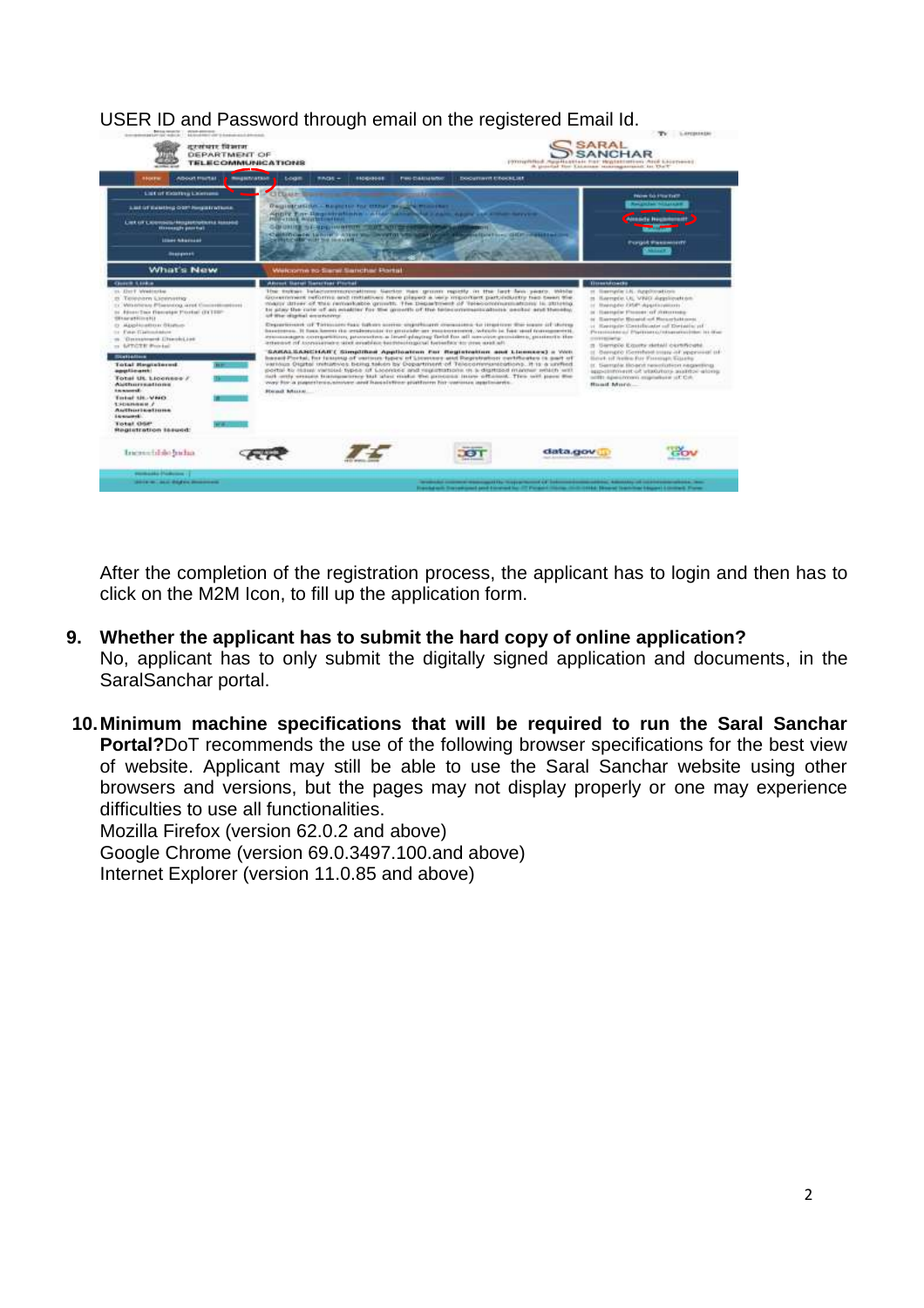## **11.What are salient terms andconditions?**

- Registrant shall not infringe upon the jurisdiction of any Authorized Telecom Licensee and they shall provide only those services for which the registration is granted to them.
- Registrant shall inform the Authority, with supporting documents, if there is change in the name or address or contact details of the company as stated in the performa submitted at the time of registration.
- In case of merger/acquisition, the registration granted shall cease to exist and the new entity has to register afresh.
- The registration certificate issued to the Registrant shall be non-transferrable.
- The registration certificate shall have lifetime validity.
- The registrant is required to submit the mandated reports every quarter on the SaralSanchar portal.
- **12. Can registrant update the submitted application parameters subsequent to registration?**

## **Yes, the registrant can update the application parameters by self-declaration in the portal itself.**

- I. The following parameters can be updated using the standard feature available in the portal.
	- A. Corporate Office Address
	- B. Registered Office Address
	- C. Communication Address
	- D. Details of Authorized Signatory
- II. As per para 6 of the Chapter II of the guidelines, if there are any changes in location of IT setup/ core network of registrant at a later point of time, the same shall be intimated to the Authority within 15 days of shifting the operation to the next location. Accordingly, there shall be an option in the applicant login in the portal to update the location of Core Network Elements.
- III. The following parameters can be updated by the applicant along with submission of the quarterly report.
	- A. Specified services provided
	- B. Area of operation
	- C. Media connectivity details, if services are provided in Licensed Band.
	- D. Technologies used for providing services in Unlicensed Band.
	- E. Details of TSPs, if services are being offered through SIM.

## **13. Can registrant surrender the registration?**

Yes, the registrant can surrender his registration by self-declaration in the portal itself by providing-

- A. Reason for surrender
- B. Status of the existing subscribers

The surrender of registration shall be updated in the system automatically and intimation